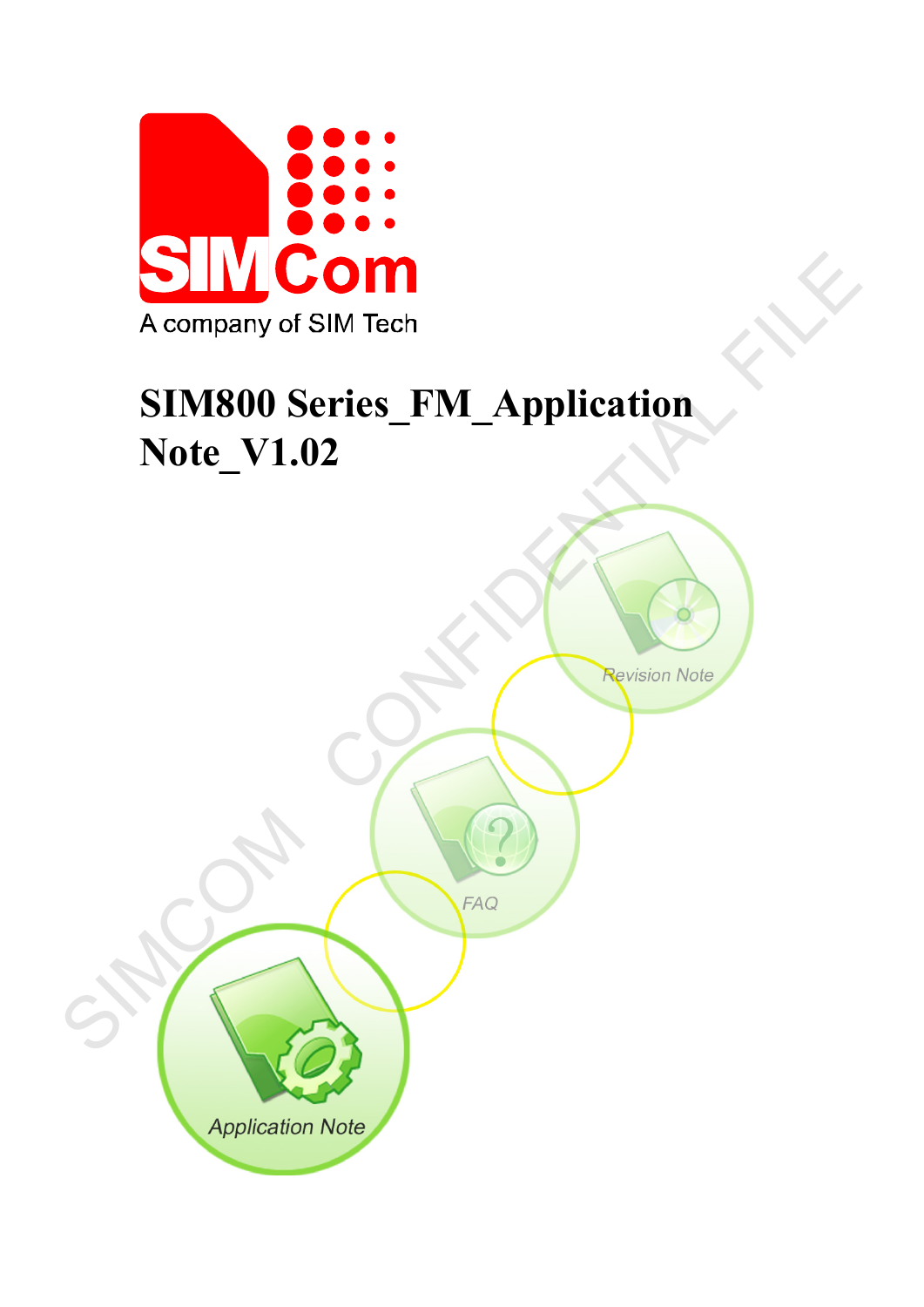

| Document Title      | SIM800 Series FM Application Note       |
|---------------------|-----------------------------------------|
| <b>Version</b>      | 1.02                                    |
| <b>Date</b>         | 2016-11-17                              |
| <b>Status</b>       | Release                                 |
| Document Control ID | SIM800 Series FM Application Note V1.02 |

#### **General Notes**

SIMCom offers this information as a service to its customers, to support application and engineering efforts that use the products designed by SIMCom. The information provided is based upon requirements specifically provided to SIMCom by the customers. SIMCom has not undertaken any independent search for additional relevant information, including any information that may be in the customer's possession. Furthermore, system validation of this product designed by SIMCom within a larger electronic system remains the responsibility of the customer or the customer's system integrator. All specifications supplied herein are subject to change. **Denument Control ID**<br>
SIMS00 Scriets FM. Application Nois, 19.12<br>
General Notes<br>
SIMCom offers this information as a service to its customers, to support application and<br>
engineering efforts that as the protocol designed

#### **Copyright**

This document contains proprietary technical information which is the property of Shanghai SIMCom Wireless Solutions Ltd, copying of this document and giving it to others and the using or communication of the contents thereof, are forbidden without express authority. Offenders are liable to the payment of damages. All rights reserved in the event of grant of a patent or the registration of a utility model or design. All specification supplied herein are subject to change without notice at any time.

*Copyright © Shanghai SIMCom Wireless Solutions Ltd. 2016*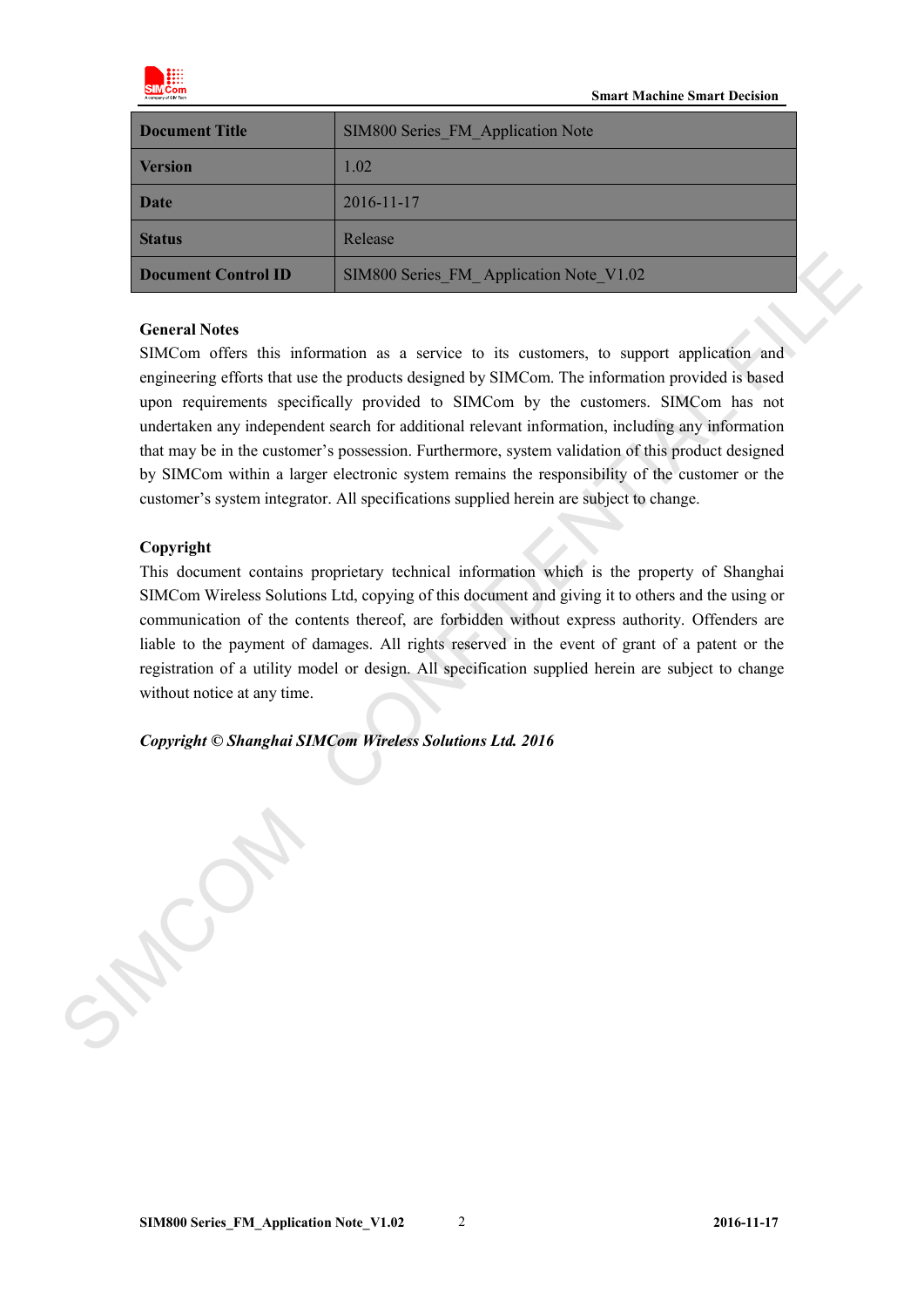

# **Contents**

|    | 1.1.         |  |
|----|--------------|--|
| 2. |              |  |
|    | 2.1.         |  |
|    | 2.2.         |  |
|    | 2.3.         |  |
|    | 2.4.         |  |
|    | 2.5.         |  |
|    | 2.6.         |  |
|    | 2.7.         |  |
| 3. |              |  |
|    |              |  |
|    |              |  |
|    | <sub>R</sub> |  |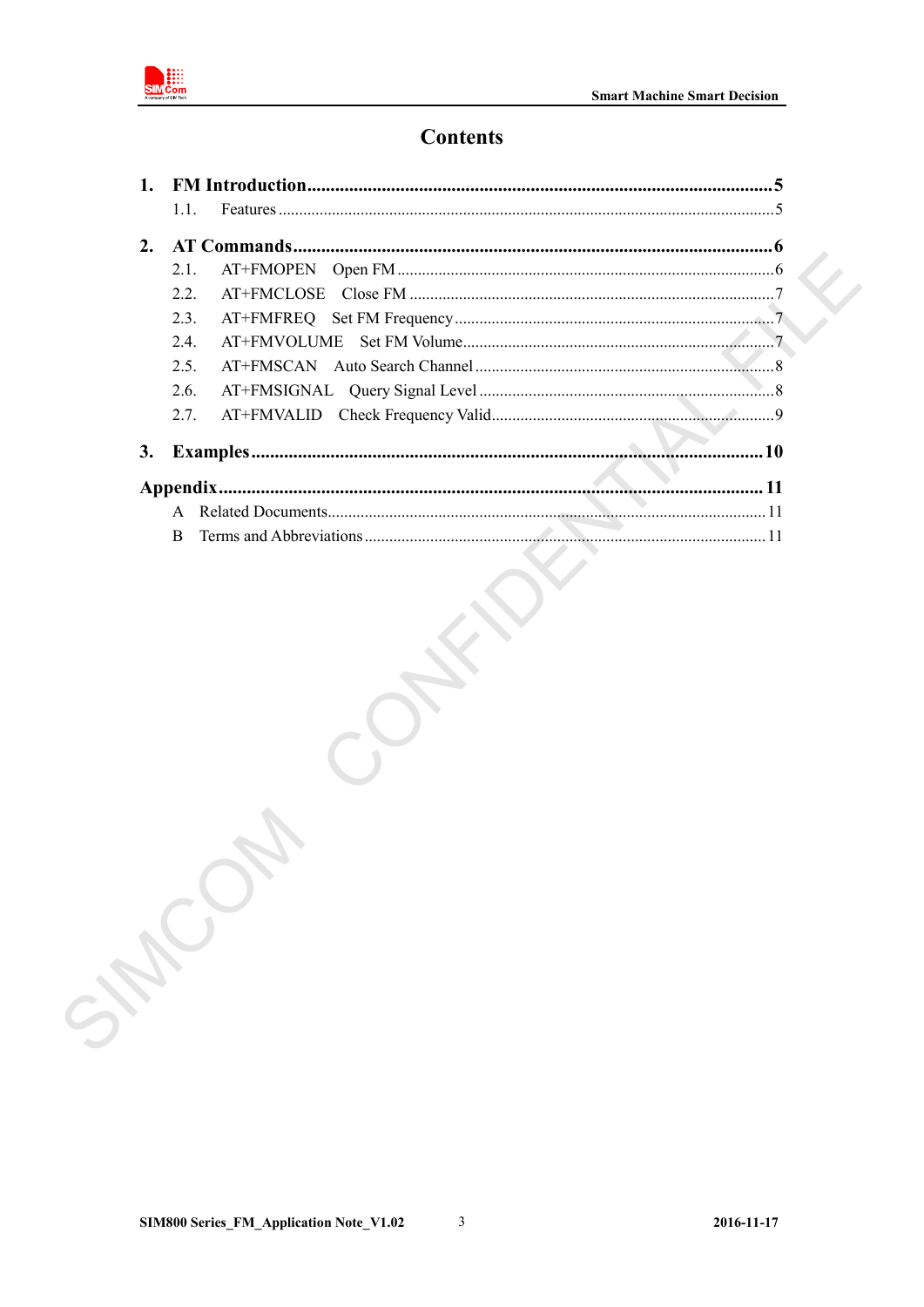

# **Version History**

| <b>Date</b>      | <b>Version</b> | What is new                                                                                           | <b>Author</b> |
|------------------|----------------|-------------------------------------------------------------------------------------------------------|---------------|
| $2013 - 10 - 18$ | 1.00           | New version                                                                                           | Yong.lu       |
| 2014-06-30       | 1.01           | Chapter 1.1, Modify note                                                                              | Yong.lu       |
|                  |                | Chapter 2.1, Modify AT+FMOPEN                                                                         | Yong.lu       |
|                  |                | Chapter 2.7, Add AT+FMVALID                                                                           | Yong.lu       |
| $2016 - 11 - 17$ | $1.02\,$       | Scope                                                                                                 | Yong.lu       |
|                  |                | <b>Scope</b><br>This document presents the AT commands of FM operation and application examples. This |               |
|                  |                |                                                                                                       |               |
| SHOW             |                |                                                                                                       |               |

# **Scope**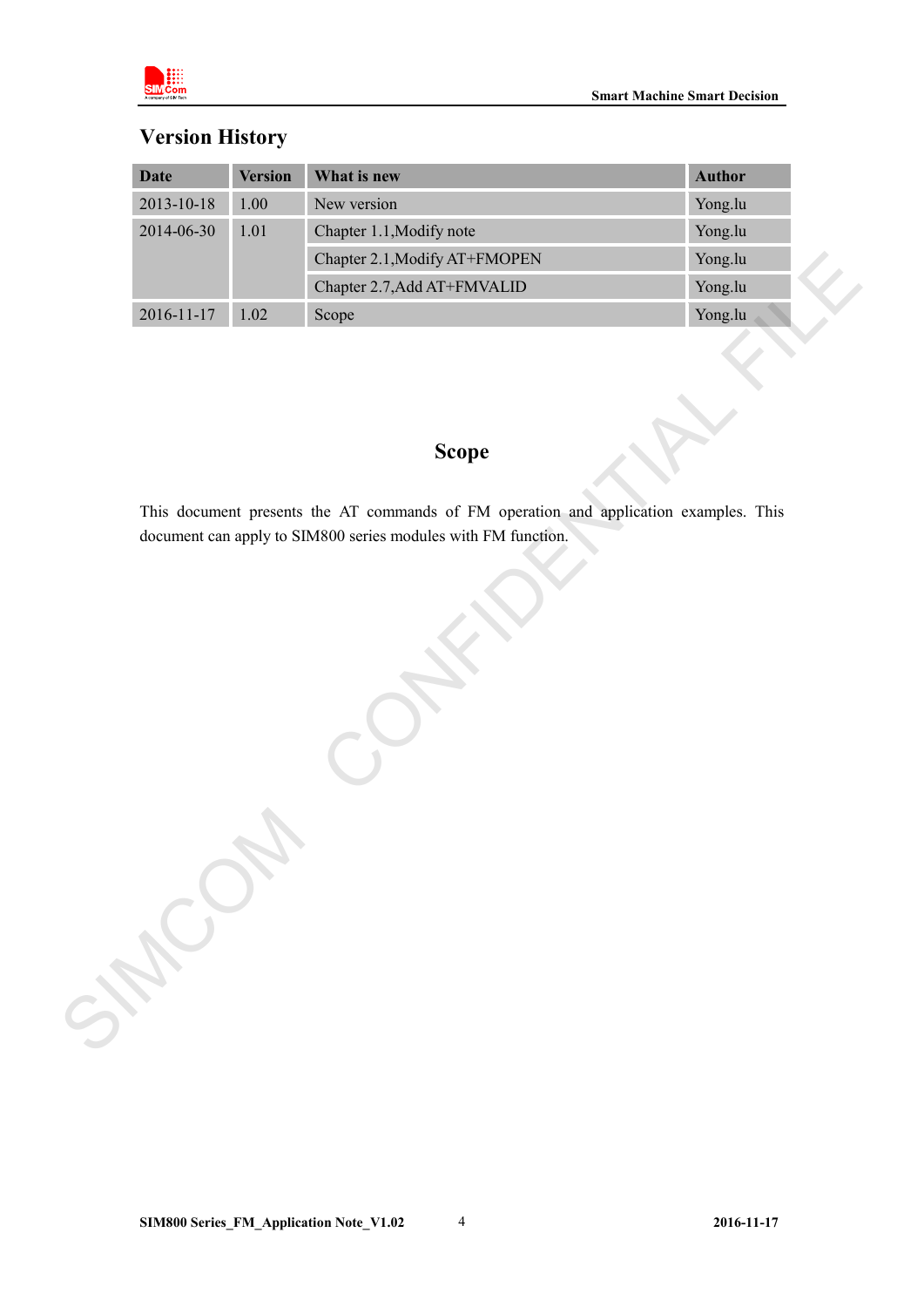

## <span id="page-4-0"></span>**1. FM Introduction**

This chapter introduces the FM application features of SIM800 series modules.

#### <span id="page-4-1"></span>**1.1. Features**

FM is frequency modulation radio. The frequency range is limited from 875 to 1080 (87.5MHZ-108.0MHZ). It supports auto search channel.

*NOTE*:*When playing FM, if there is an incoming call or outgoing call, FM will be shut off automatically; when incoming call or outgoing call is finished, FM will be resumed automatically at the last frequency only there is one call exist*。 EN is frequency modulation radio. The frequency range is limited from 875 to 1080<br>
(87.5MHz/-108.0MHz), it supports anto scarch channel.<br>
NOTE: When playing r3H, if there is us incoming call or outgoing call, PM will be al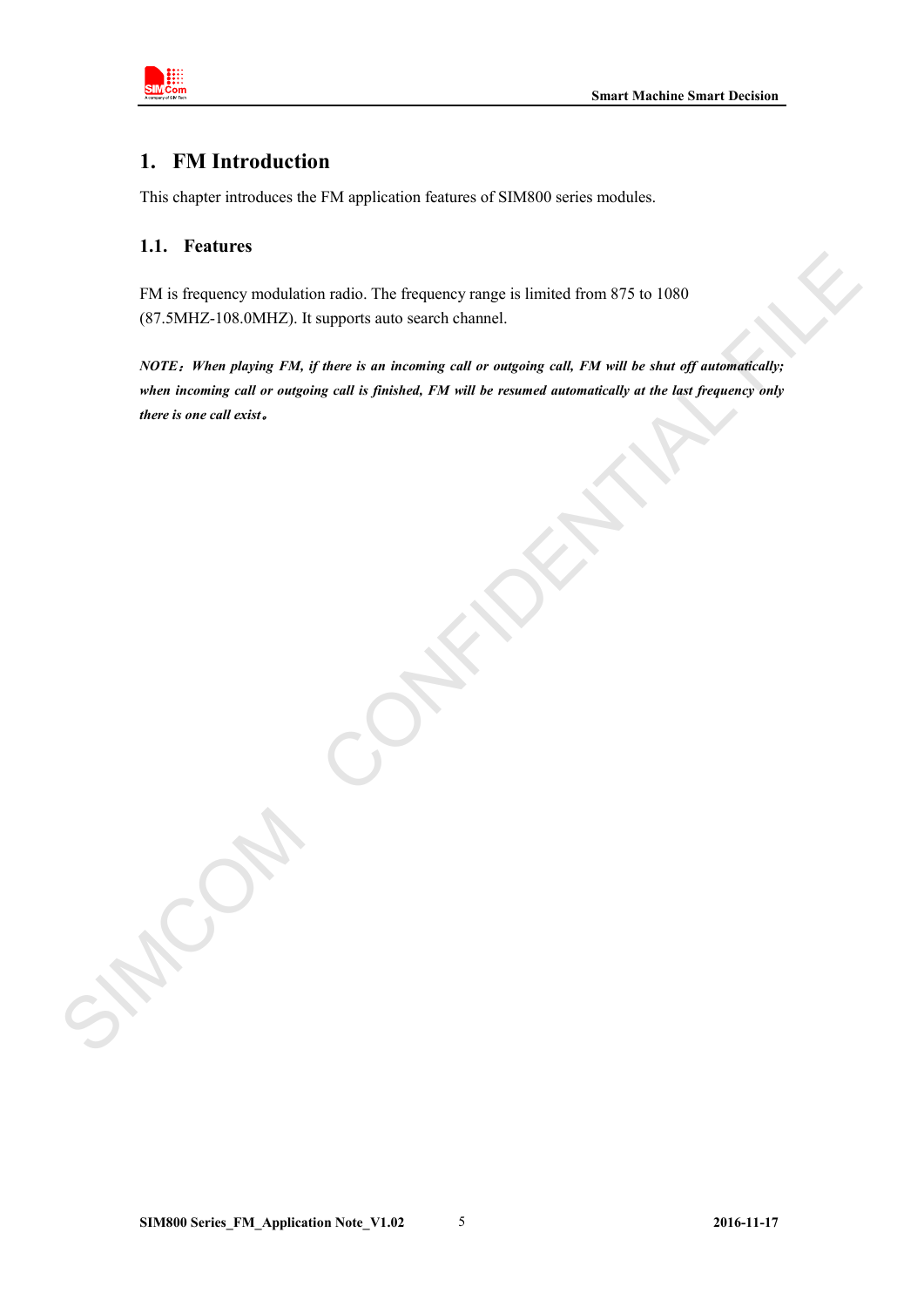

# <span id="page-5-0"></span>**2. AT Commands**

SIM800 series FM AT command overview.

| <b>Command</b> | <b>Description</b>         |  |
|----------------|----------------------------|--|
| AT+FMOPEN      | Open FM                    |  |
| AT+FMCLOSE     | Close FM                   |  |
| AT+FMFREQ      | Set FM Frequency           |  |
| AT+FMVOLUME    | Set FM Volume              |  |
| AT+FMSCAN      | <b>Auto Search Channel</b> |  |
| AT+FMSIGNAL    | Query Signal Level         |  |
| AT+FMVALID     | Check Frequency Valid      |  |

## <span id="page-5-1"></span>**2.1. AT+FMOPEN Open FM**

| Сошшанч                                              |                   | рсэсгірноп                                                                        |
|------------------------------------------------------|-------------------|-----------------------------------------------------------------------------------|
| AT+FMOPEN                                            |                   | Open FM                                                                           |
| AT+FMCLOSE                                           |                   | Close FM                                                                          |
| AT+FMFREQ                                            |                   | Set FM Frequency                                                                  |
| AT+FMVOLUME                                          |                   | Set FM Volume                                                                     |
| AT+FMSCAN                                            |                   | Auto Search Channel                                                               |
| AT+FMSIGNAL                                          |                   | Query Signal Level                                                                |
| AT+FMVALID                                           |                   | <b>Check Frequency Valid</b>                                                      |
| 2.1.<br><b>AT+FMOPEN</b><br><b>AT+FMOPEN Open FM</b> | <b>Open FM</b>    |                                                                                   |
| <b>Test Command</b><br>AT+FMOPEN=?                   | Response<br>OK    | $+$ FMOPEN: (0-1)                                                                 |
|                                                      | Parameter         |                                                                                   |
|                                                      |                   | See Write Command                                                                 |
| Read Command<br><b>AT+FMOPEN?</b>                    | Response          | +FMOPEN: <status>,<device></device></status>                                      |
|                                                      | OK                |                                                                                   |
|                                                      | Parameter         |                                                                                   |
|                                                      |                   | See Write Command                                                                 |
|                                                      |                   | If the status is $0$ , the default device is $0$ , but the device is meaningless. |
| Write Command                                        | Response          |                                                                                   |
| AT+FMOPEN=<                                          | OK                |                                                                                   |
| device>[, <freq>]</freq>                             | <b>ERROR</b>      |                                                                                   |
|                                                      | Parameter         |                                                                                   |
|                                                      | $<$ status $>$    | FM is closed<br>$\bf{0}$                                                          |
|                                                      |                   | FM is opened<br>1                                                                 |
|                                                      | <device></device> | Main audio channel<br>$\bf{0}$                                                    |
|                                                      |                   | Aux audio channel<br>1                                                            |
|                                                      | $<$ freq $>$      | 875-1080<br>The FM frequency. The range is limited from 875                       |
|                                                      |                   | to 1080 (87.5 MHz - 108.0 MHz)                                                    |
| Reference                                            | Note              |                                                                                   |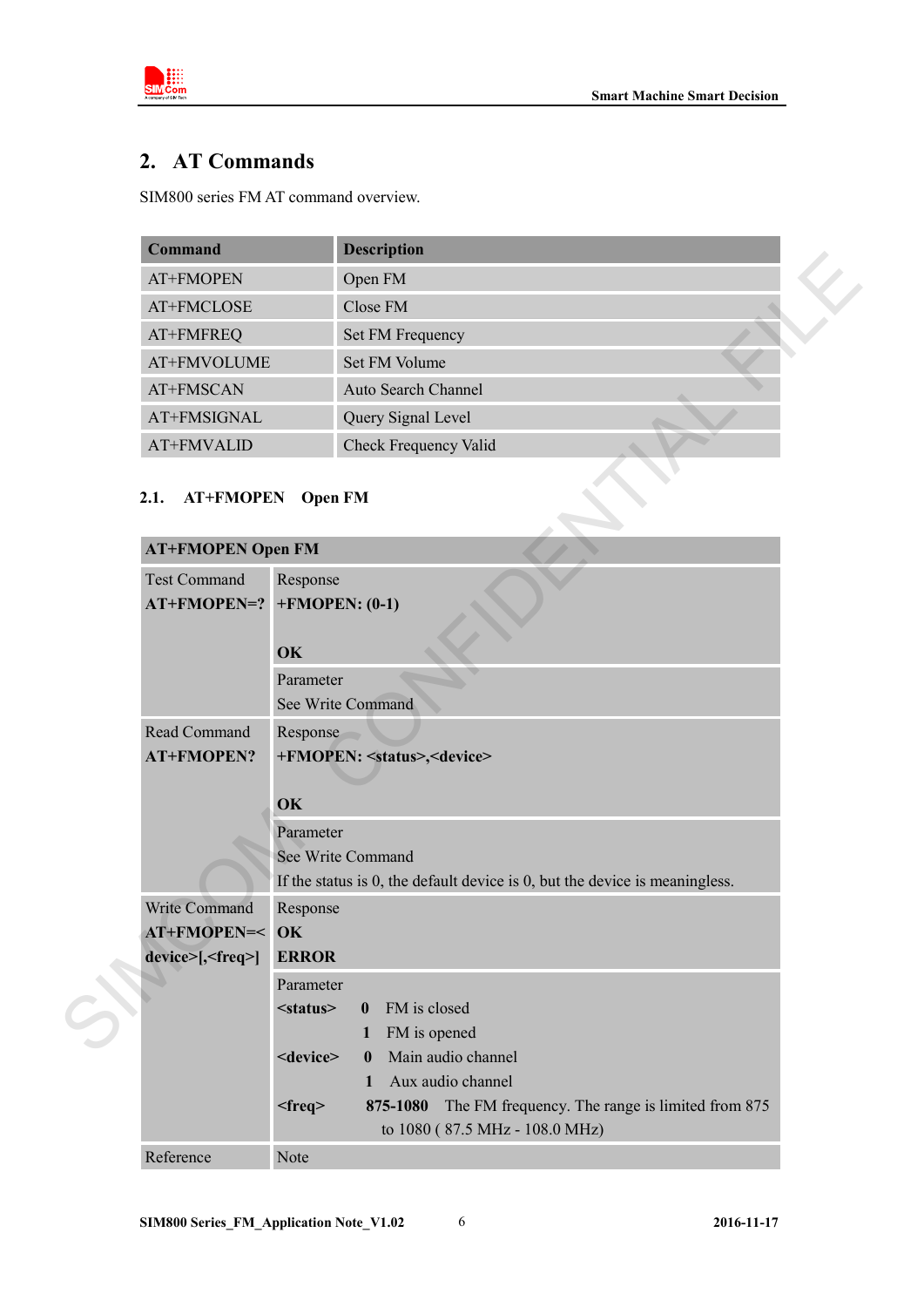

<span id="page-6-0"></span>

| 2.2. AT+FMCLOSE Close FM   |              |
|----------------------------|--------------|
| <b>AT+FMCLOSE</b> Close FM |              |
| Execution                  | Response     |
| Command                    | OK           |
| <b>AT+FMCLOSE</b>          | <b>ERROR</b> |
| Reference                  | Note         |
|                            |              |

## <span id="page-6-1"></span>**2.3. AT+FMFREQ Set FM Frequency**

| <b>AT+FMCLOSE</b>               | <b>ERROR</b>                                                             |
|---------------------------------|--------------------------------------------------------------------------|
| Reference                       | Note                                                                     |
| 2.3.                            | <b>AT+FMFREQ</b> Set FM Frequency                                        |
| AT+FMFREQ                       | <b>Set FM Frequency</b>                                                  |
| <b>Test Command</b>             | Response<br>AT+FMFREQ=? +FMFREQ: (875-1080)                              |
|                                 |                                                                          |
|                                 | OK                                                                       |
|                                 | Parameter<br>See Write Command                                           |
| Read Command                    | Response                                                                 |
| AT+FMFREQ?                      | +FMFREQ: <freq></freq>                                                   |
|                                 |                                                                          |
|                                 | OK                                                                       |
|                                 | Parameter                                                                |
|                                 | See Write Command                                                        |
| Write Command<br>AT+FMFREQ=< OK | Response                                                                 |
| freq                            | <b>ERROR</b>                                                             |
|                                 | Parameter                                                                |
|                                 | $<$ freq> 875-1080<br>The FM frequency. The range is limited from 875 to |
|                                 | 1080 (87.5 MHz - 108.0 MHz)                                              |
| Reference                       | Note                                                                     |
|                                 | FM must have been opened.                                                |
| 2.4.                            | <b>AT+FMVOLUME</b> Set FM Volume                                         |
|                                 | <b>AT+FMVOLUME</b> Set FM Volume                                         |
| <b>Test Command</b>             | Response                                                                 |
|                                 | AT+FMVOLUM +FMVOLUME: (0-6)                                              |

#### <span id="page-6-2"></span>**2.4. AT+FMVOLUME Set FM Volume**

|                     | <b>AT+FMVOLUME</b> Set FM Volume |
|---------------------|----------------------------------|
| <b>Test Command</b> | Response                         |
|                     | AT+FMVOLUM +FMVOLUME: (0-6)      |
| $E=?$               |                                  |
|                     | $\overline{\textbf{OK}}$         |
|                     | Parameter                        |
|                     | See Write Command                |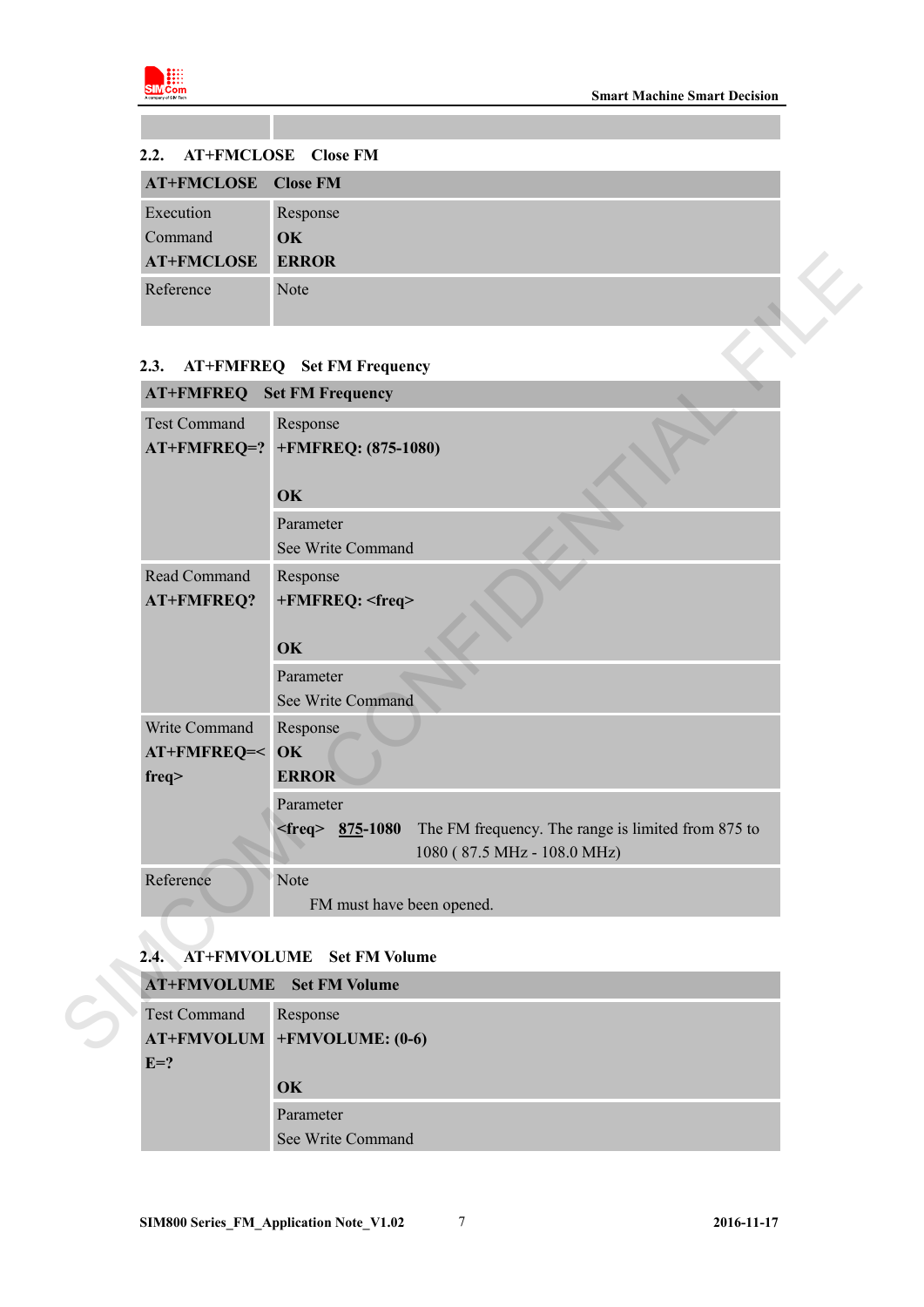

| Read Command<br>$E$ ? | Response<br>AT+FMVOLUM +FMVOLUME: <value></value> |  |
|-----------------------|---------------------------------------------------|--|
|                       | OK                                                |  |
|                       | Parameter                                         |  |
|                       | See Write Command                                 |  |
| Write Command         | Response                                          |  |
| <b>AT+FMVOLUM</b>     | OK                                                |  |
| $E = value$           | <b>ERROR</b>                                      |  |
|                       | Parameter                                         |  |
|                       | $\langle$ value $\geq$ 0-6 volume level           |  |
|                       |                                                   |  |
| Reference             | <b>Note</b>                                       |  |

## <span id="page-7-0"></span>**2.5. AT+FMSCAN Auto Search Channel**

|                    | See write Command                                                         |
|--------------------|---------------------------------------------------------------------------|
| Write Command      | Response                                                                  |
| <b>AT+FMVOLUM</b>  | OK                                                                        |
| E= <value></value> | <b>ERROR</b>                                                              |
|                    | Parameter                                                                 |
|                    | $\langle$ value $\rangle$ 0-6 volume level                                |
|                    |                                                                           |
| Reference          | Note                                                                      |
|                    |                                                                           |
|                    |                                                                           |
| 2.5.               | <b>AT+FMSCAN</b> Auto Search Channel                                      |
|                    | <b>AT+FMSCAN</b> Auto Search Channel                                      |
| Execution          | Response                                                                  |
| Command            | [ <channel></channel>                                                     |
| <b>AT+FMSCAN</b>   | $[<\!\!CR\!\!>\!\!<\!\!LF\!\!> <$ channel $>$                             |
|                    |                                                                           |
|                    | OK                                                                        |
|                    | Parameter                                                                 |
|                    | <channel><br/>auto search channel</channel>                               |
| Reference          | Note                                                                      |
|                    | FM must have been opened.                                                 |
|                    |                                                                           |
| 2.6.               | AT+FMSIGNAL Query Signal Level                                            |
|                    | <b>AT+FMSIGNAL</b> Query Signal Level                                     |
| Write Command      | Response                                                                  |
|                    | AT+FMSIGNAL +FMSIGNAL: freq[ <freq>]:<level></level></freq>               |
| $=\text{freq}$     |                                                                           |
|                    | OK                                                                        |
|                    | Parameter                                                                 |
|                    | <freq> 875-1080 The FM frequency. The range is limited from 875 to</freq> |
|                    |                                                                           |
|                    | 1080 (87.5 MHz - 108.0 MHz)                                               |

## <span id="page-7-1"></span>**2.6. AT+FMSIGNAL Query Signal Level**

|                    | <b>AT+FMSIGNAL</b> Query Signal Level                                |
|--------------------|----------------------------------------------------------------------|
| Write Command      | Response                                                             |
| <b>AT+FMSIGNAL</b> | +FMSIGNAL: freq[ <freq>]:<level></level></freq>                      |
| $=\text{freq}$     |                                                                      |
|                    | $\alpha$                                                             |
|                    | Parameter                                                            |
|                    | $\epsilon$ = 1080 The FM frequency. The range is limited from 875 to |
|                    | 1080 (87.5 MHz - 108.0 MHz)                                          |
|                    | $\le$ level $>$ 0-112 Signal Level                                   |
| Reference          | <b>Note</b>                                                          |
|                    | FM must have been opened.                                            |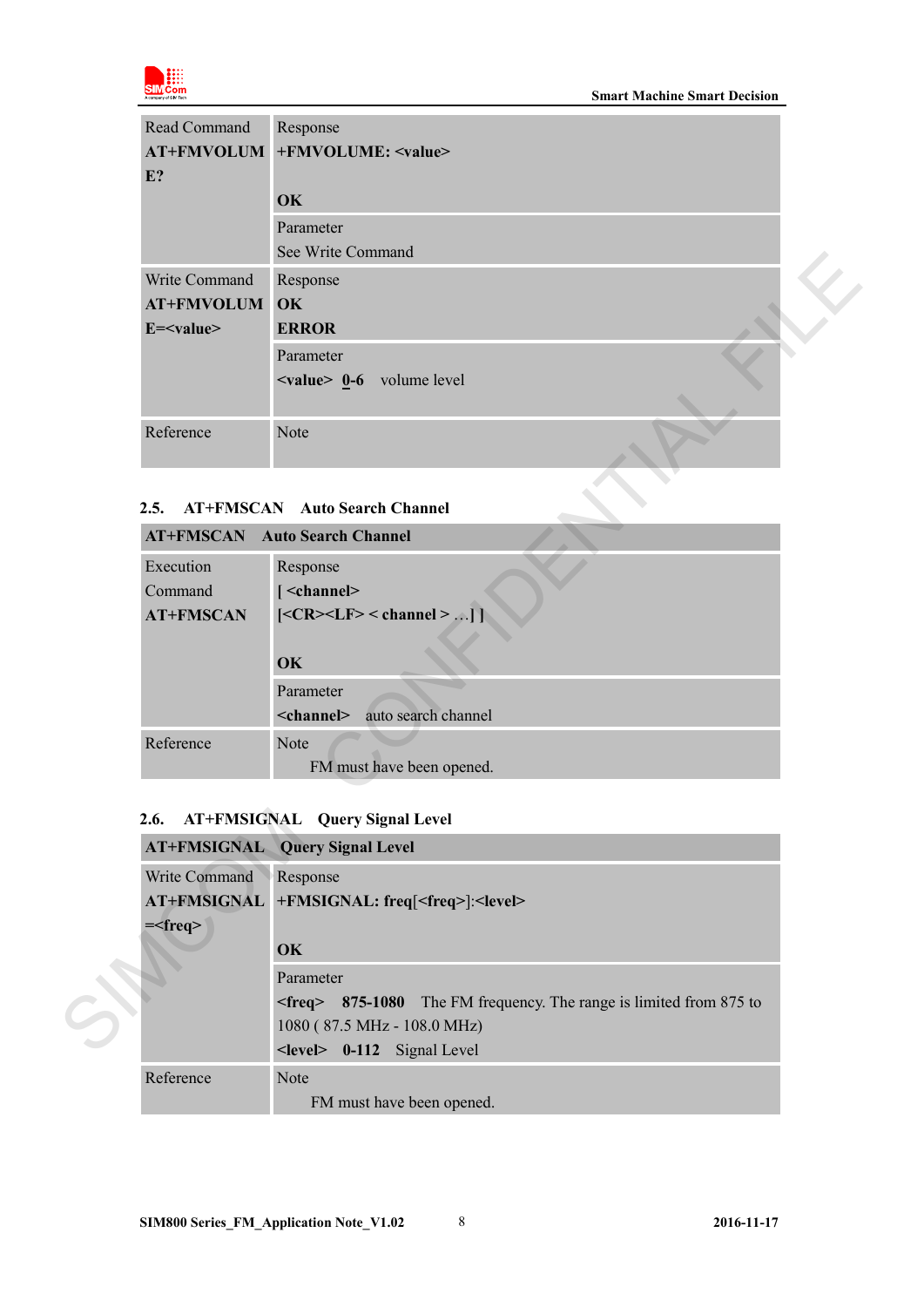<span id="page-8-0"></span>

| Write Command | Response                                                                    |
|---------------|-----------------------------------------------------------------------------|
| AT+FMVALID=   | +FMVALID: freq[ <freq>]:<valid></valid></freq>                              |
| $<$ freq $>$  |                                                                             |
|               | OK                                                                          |
|               | Parameter                                                                   |
|               | <freq> 875-1080 The FM frequency. The range is limited from 875 to</freq>   |
|               | 1080 (87.5 MHz - 108.0 MHz)                                                 |
|               | $\langle \text{valid} \rangle$ 0 $\langle \text{freq} \rangle$ is not valid |
|               | <freq> is valid<br/><math>\mathbf{1}</math></freq>                          |
| Reference     | Note                                                                        |
|               | FM must have been opened.                                                   |
|               |                                                                             |
|               |                                                                             |
|               |                                                                             |
|               |                                                                             |
|               |                                                                             |
|               |                                                                             |
|               |                                                                             |
|               |                                                                             |
|               |                                                                             |
|               |                                                                             |
|               |                                                                             |
|               |                                                                             |
|               |                                                                             |
|               |                                                                             |
|               |                                                                             |
|               |                                                                             |
|               |                                                                             |
|               |                                                                             |
|               |                                                                             |
|               |                                                                             |
| SHOWN         |                                                                             |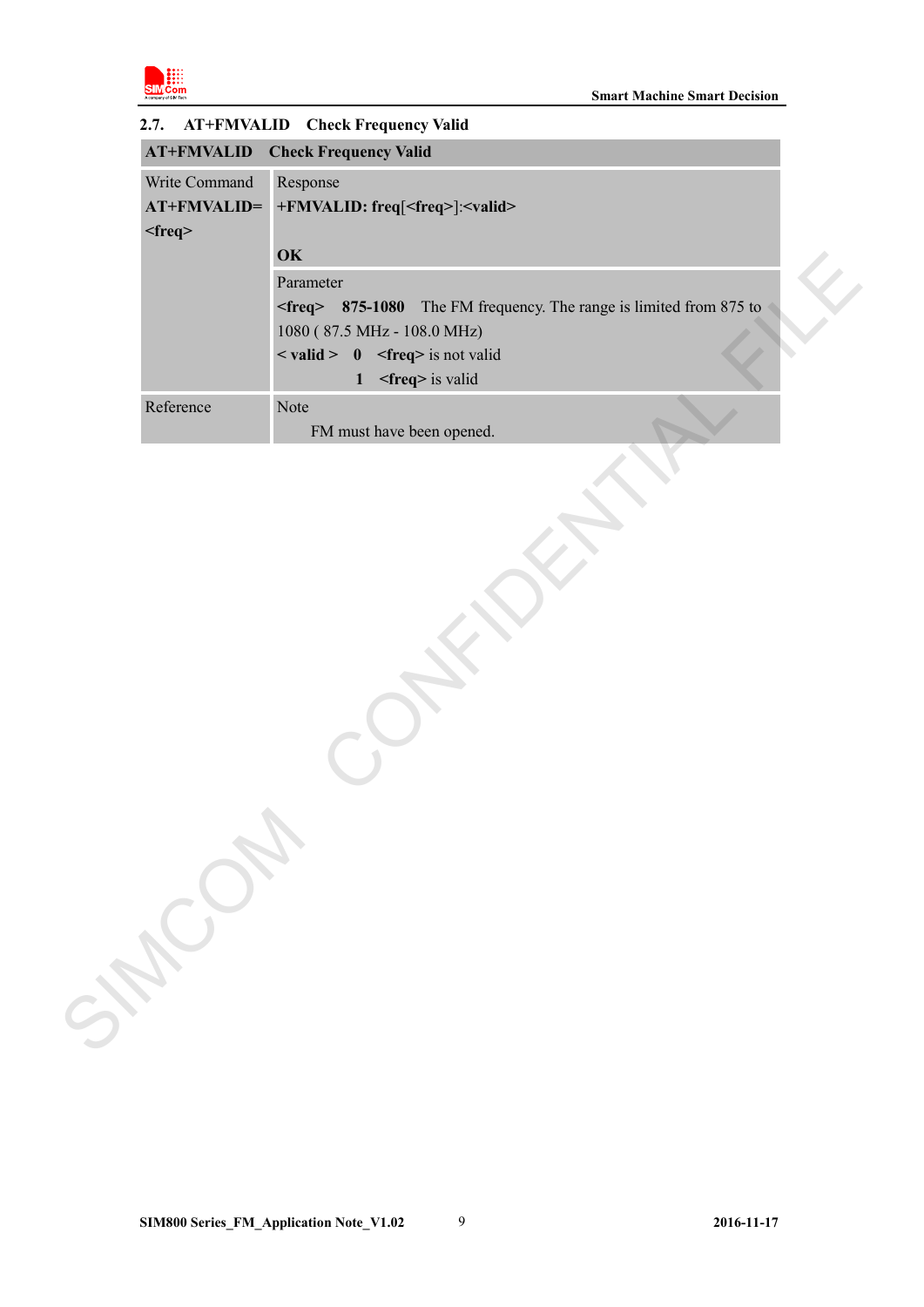

# <span id="page-9-0"></span>**3. Examples**

| <b>Grammar</b>          | <b>Description</b>                  |
|-------------------------|-------------------------------------|
| AT+FMOPEN=1             | Open FM. FM data would be outputted |
| OK                      | through aux audio channel           |
| AT+FMVOLUME=6           | Set FM volume                       |
| OK                      |                                     |
| AT+FMSCAN               | Auto search FM channel              |
| 948                     |                                     |
|                         |                                     |
| 950                     |                                     |
| 952                     |                                     |
|                         |                                     |
| 954                     |                                     |
|                         |                                     |
| 956                     |                                     |
|                         |                                     |
| 962                     |                                     |
| 968                     |                                     |
|                         |                                     |
| OK                      |                                     |
| AT+FMFREQ=948           | Set FM channel at 94.8MHZ           |
| OK                      |                                     |
| AT+FMSIGNAL=948         | Query 94.8MHZ signal level          |
| +FMSIGNAL: freq[948]:32 |                                     |
|                         |                                     |
| OK                      |                                     |
| AT+FMVALID=948          |                                     |
| +FMVALID: freq[948]:1   |                                     |
| OK                      |                                     |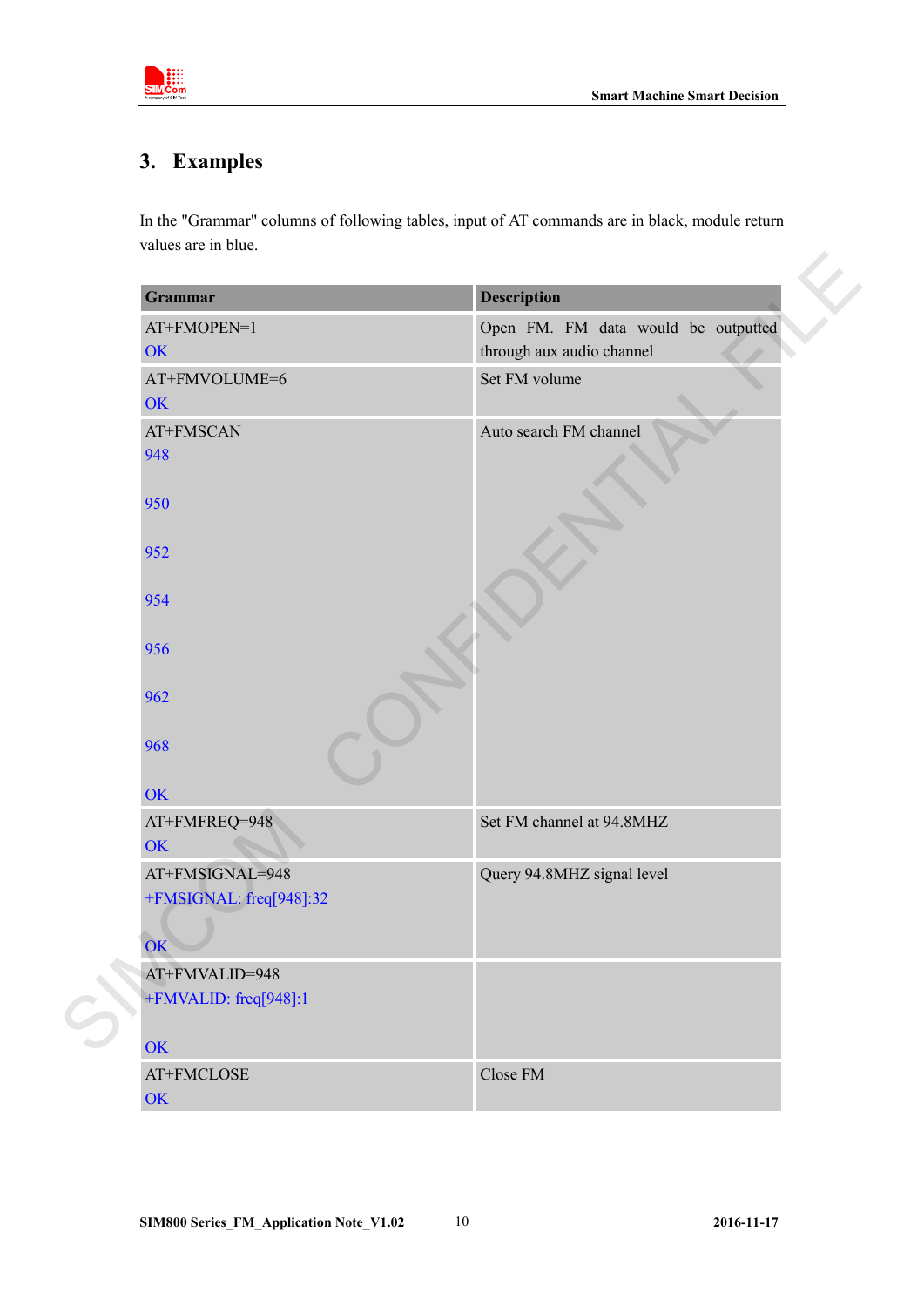

# <span id="page-10-0"></span>**Appendix**

#### <span id="page-10-1"></span>**A Related Documents**

|            |              | SIM800 Series_AT Command Manual |  |  |
|------------|--------------|---------------------------------|--|--|
| $\bf{B}$   |              | <b>Terms and Abbreviations</b>  |  |  |
|            | Abbreviation | <b>Description</b>              |  |  |
| ${\rm FM}$ |              | Frequency Modulation Radio      |  |  |
|            |              |                                 |  |  |
|            |              |                                 |  |  |
|            |              |                                 |  |  |
|            |              |                                 |  |  |
|            |              |                                 |  |  |
|            |              |                                 |  |  |
|            |              |                                 |  |  |
|            |              |                                 |  |  |
|            |              |                                 |  |  |
|            |              |                                 |  |  |
|            |              |                                 |  |  |
|            |              |                                 |  |  |
|            |              |                                 |  |  |
|            |              |                                 |  |  |
|            |              |                                 |  |  |
|            |              |                                 |  |  |
|            |              |                                 |  |  |
|            |              |                                 |  |  |

### <span id="page-10-2"></span>**B Terms and Abbreviations**

| <b>Abbreviation</b> Description |                                   |  |
|---------------------------------|-----------------------------------|--|
| <b>FM</b>                       | <b>Frequency Modulation Radio</b> |  |